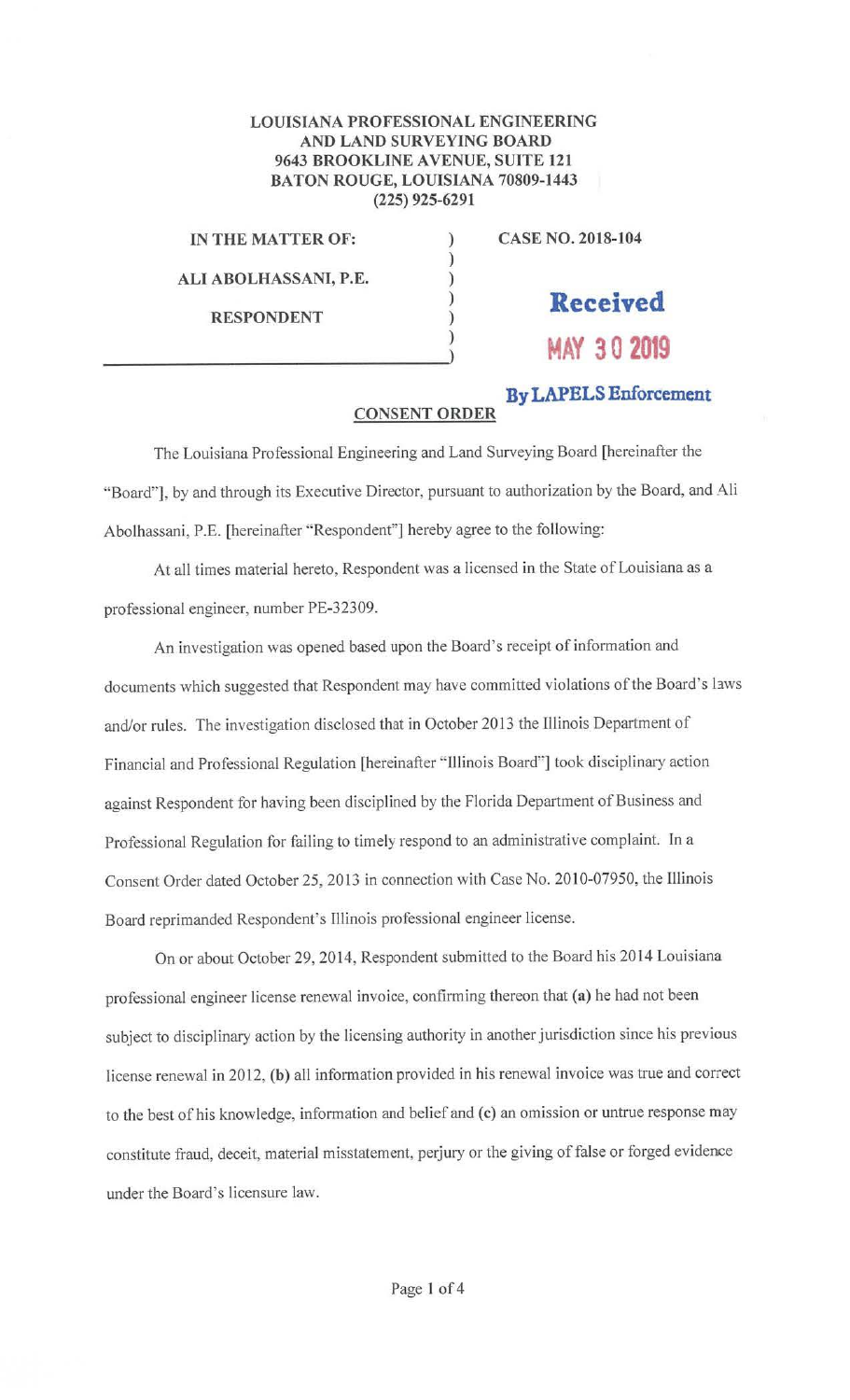La R.S. 37:698(A)(l) prohibits licensees from committing any fraud, deceit, material misstatement or perjury, or the giving of any false or forged evidence, in applying for a renewal license. La. R.S. 37:698(H) permits the Board to take disciplinary action against persons who violate La. R.S. 37:698(A)(l), upon a finding of guilt following the preferral of charges, notice and hearing and a majority vote of its entire membership authorized to participate in the proceeding. La. R.S. 37:698(A)(l) and La. R.S. 37:698(H) were in effect at all times material hereto.

It is undisputed that **(a)** *in* October 2013 Respondent was subject to disciplinary actior: by the licensing authority in another jurisdiction and (b) on or about October 29, 2014 Respondent falsely stated on his 2014 Louisiana professional engineer license renewal invoice that he had not been subject to disciplinary action by the licensing authority in another jurisdiction since his previous license renewal in 2012.

By letter dated May 14, 2019, the Board gave notice to Respondent that it was considering the preferral of charges against Respondent on the grounds that Respondent may have violated La. R.S. 37:698(A)(1), relative to fraud, deceit, or material misstatement or perjury, or the giving of any false or forged evidence, in applying for a renewal license with the Board.

Wishing to dispense with the need for further disciplinary action and to conclude the instant proceeding without further delay and expense, for the purpose of this proceeding only, Respondent and the Board do hereby enter into this Consent Order, in which Respondent of his own free will consents to the issuance of a Consent Order by the Board, wherein Respondent agrees to **(a)** pay a fine of One Thousand and No/100 (\$1,000.00) Dollars, **(b)** pay administrative costs of One Hundred Fifty-Nine and 42/100 (\$159.42) Dollars, **(c)** successfully complete the Board's online Louisiana Laws and Rules Quiz, **(d)** successfully complete the Board's online Louisiana Professionalism and Ethics Quiz, and **(e)** the publication of this Consent Order on the Board's website and a summary of this matter in the Board's official journal, the *Louisiana Engineer and Surveyor Journal,* and the reporting of this matter to the National Council of Examiners for Engineering and Surveying (NCEES), identifying Respondent by name.

Respondent admits that his conduct as set forth above constitutes violations of the above referenced laws and/or rules as stated herein. Respondent acknowledges awareness of said laws and/or rules and states that he will comply with all applicable laws and rules henceforth.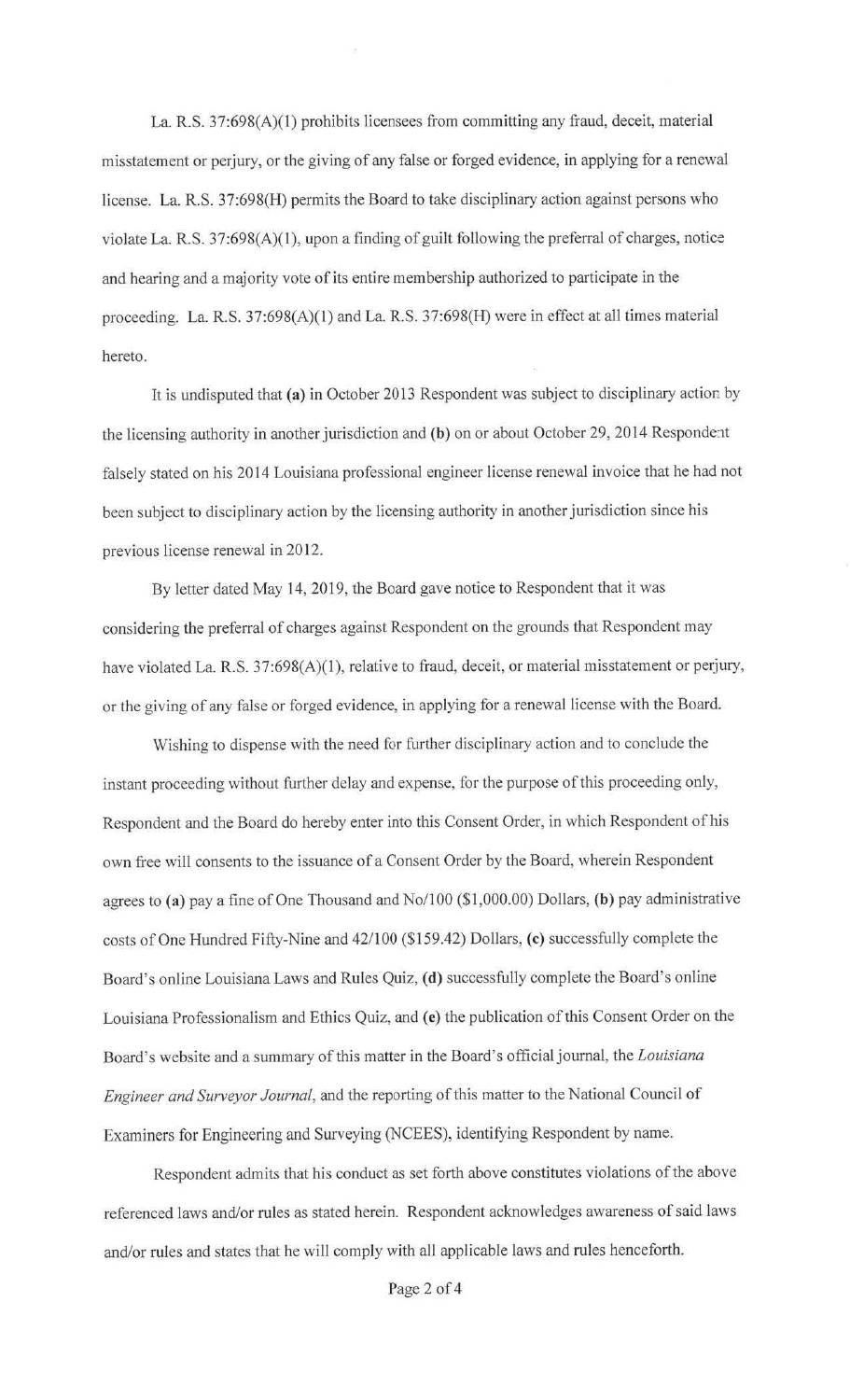Respondent has been advised of his right to an informal conference, to be represented by counsel before the Board and/or to appear at any hearing personally or by counsel and present witnesses and evidence in his own behalf, he hereby waives this right and his right to appeal, and he states affirmatively that he has been afforded all administrative remedies due him under the law. Respondent further acknowledges awareness of the fact that the signed original of this Consent Order will remain in the custody of the Board as a public record and will be made available for public inspection and copying upon request.

Therefore, in consideration of the foregoing and by signing this Consent Order, Respondent does hereby waive his right to an informal conference, to a hearing before the Board, to the presenting of evidence and witnesses on his behalf, to Findings of Fact and Conclusions of Law in this case, and to judicial review of this Consent Order.

Respondent hereby represents that **(a)** be fully understands the meaning and intent of this Consent Order, including but not limited to its final and binding effect, **(b)** be has voluntarily entered into this Consent Order and that no other promise or agreement of any kind has been made to or with it by any person whatsoever to cause the execution of this instrument and **(c)** the sanctions set forth in this Consent Order do not prevent the Board from taking further disciplinary or enforcement action against Respondent on matters not specifically addressed in this Consent Order.

WHEREFORE, the Louisiana Professional Engineering and Land Surveying Board and Respondent agree that:

1. Respondent shall pay a fine of One Thousand and No/100 (\$1,000.00) Dollars, which shal1 be tendered to the Board by certified check payable to the Board, due upon the signing of this Consent Order; and

2. , Respondent shall pay administrative costs of One Hundred Fifty-Nine and 42/100 (\$159.42) Do!Iars, which shall be tendered to the Board by certified check payable to the Board, due upon the signing of this Consent Order; and

3. Respondent shall successfully complete the Board's online Louisiana Laws and Rules Quiz with a score of 90% or higher and return it to the Board within sixty (60) days of the effective date of this Consent Order; and